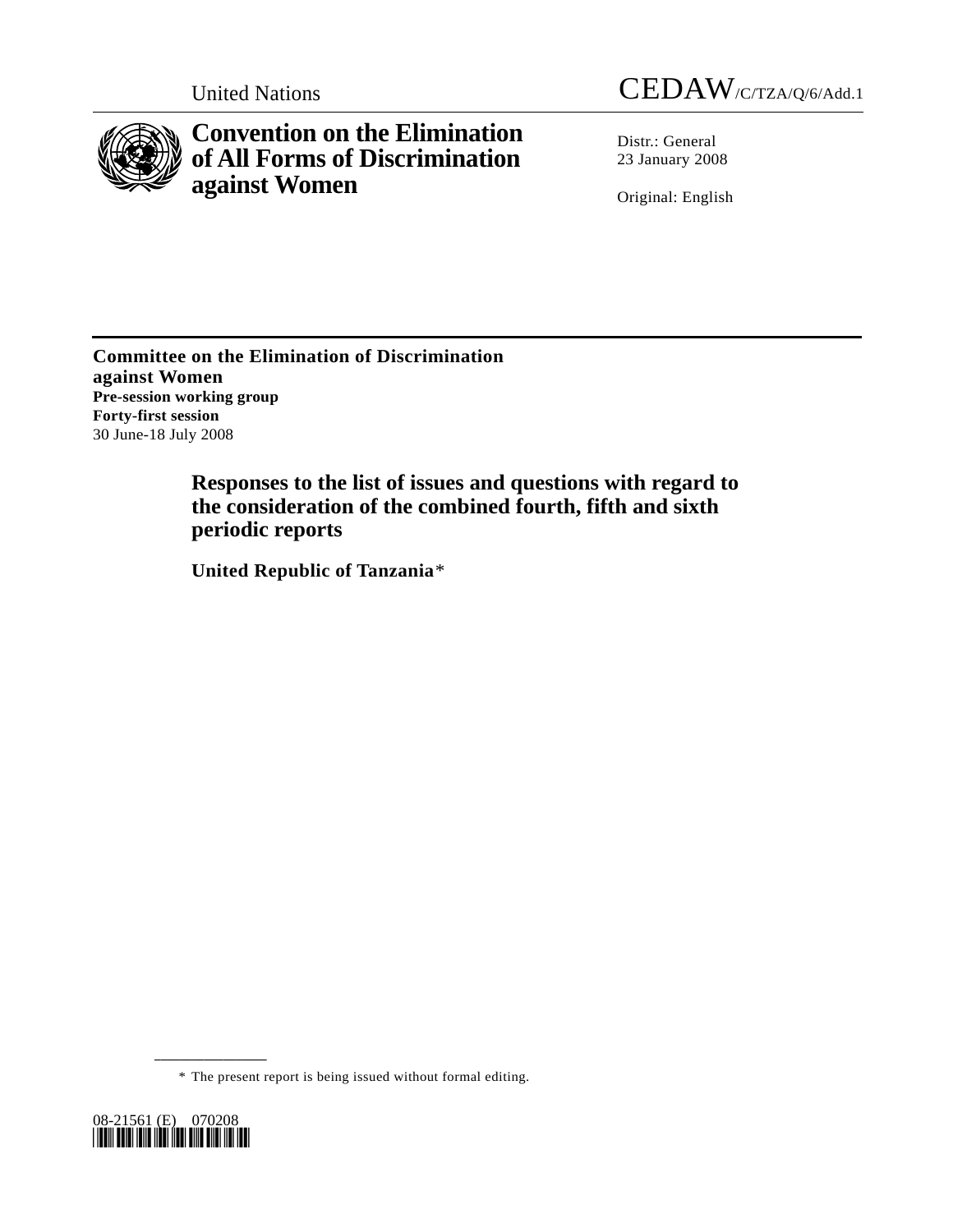# **General**

### **The process of preparing the report**

1. The Ministry of Community Development Gender and Children (MCDGC) has the overall responsibility of preparing the country report to the Committee on Elimination of all Forms of Discrimination against Women. In this endeavour the Ministry works in close collaboration with the Ministry of Labour, Youth Development, Women and Children of Zanzibar, (MLYDWC).

To initiate the report writing process the MCDGC organized an initial workshop to inform key stakeholders namely government ministries, departments and agencies; non-governmental organizations and donor agencies, on the impending task of the report writing. The purpose of the initial workshop was to agree on the roles that the stakeholders and the MCDGC were going to play in the report writing process. It was agreed at the meeting that each sector would provide information on the progress they have made in the implementation of the Convention on Elimination of all Forms of Discrimination against women as well as the challenges they have faced. A second workshop was held for the stakeholders to present their information whereby following discussions, the contents and format of the report were agreed upon. Thereafter a small drafting team headed by the Director for Gender Development was selected to prepare the report. A third workshop was held to review and finally endorse the report prepared by the drafting team. The report endorsed through the workshop was then discussed by the management of MCDGC including the Minister and hence adopted by the government. It should be noted that the report went through several drafts before it was finally adopted. The report has not been presented to the Parliament since it is not a requirement. However, the Minister for Community Development, Gender and Children has informed the Parliament through the 2007/2008 budget speech.

The stakeholders that participated in the CEDAW report writing process were as follows:

### **Government Ministries/Departments/Agencies**

 Ministry of Community Development, Gender and Children, Ministry of Labour, Youth Development, Women and Children(Zanzibar), Ministry of Public Safety and Security, Ministry of Home Affairs, Ministry of Education and Vocational Training, Ministry of Science, Technology and Higher Education, Ministry of Planning, Economy and Empowerment, Ministry of Labour, Employment and Youth Development, Ministry of Agriculture Food Security and Cooperatives, Ministry of Water, Ministry of Finance, Ministry of Health and Social Welfare, Foreign Affairs and International Cooperation, Ministry of Justice and Constitutional Affairs, Registrar of Political Parties, Law Reform Commission ,National Bureau of Statistics, Commission for Human Rights and Good Governance and Tanzania Commission on HIV/AIDS (TACAIDS).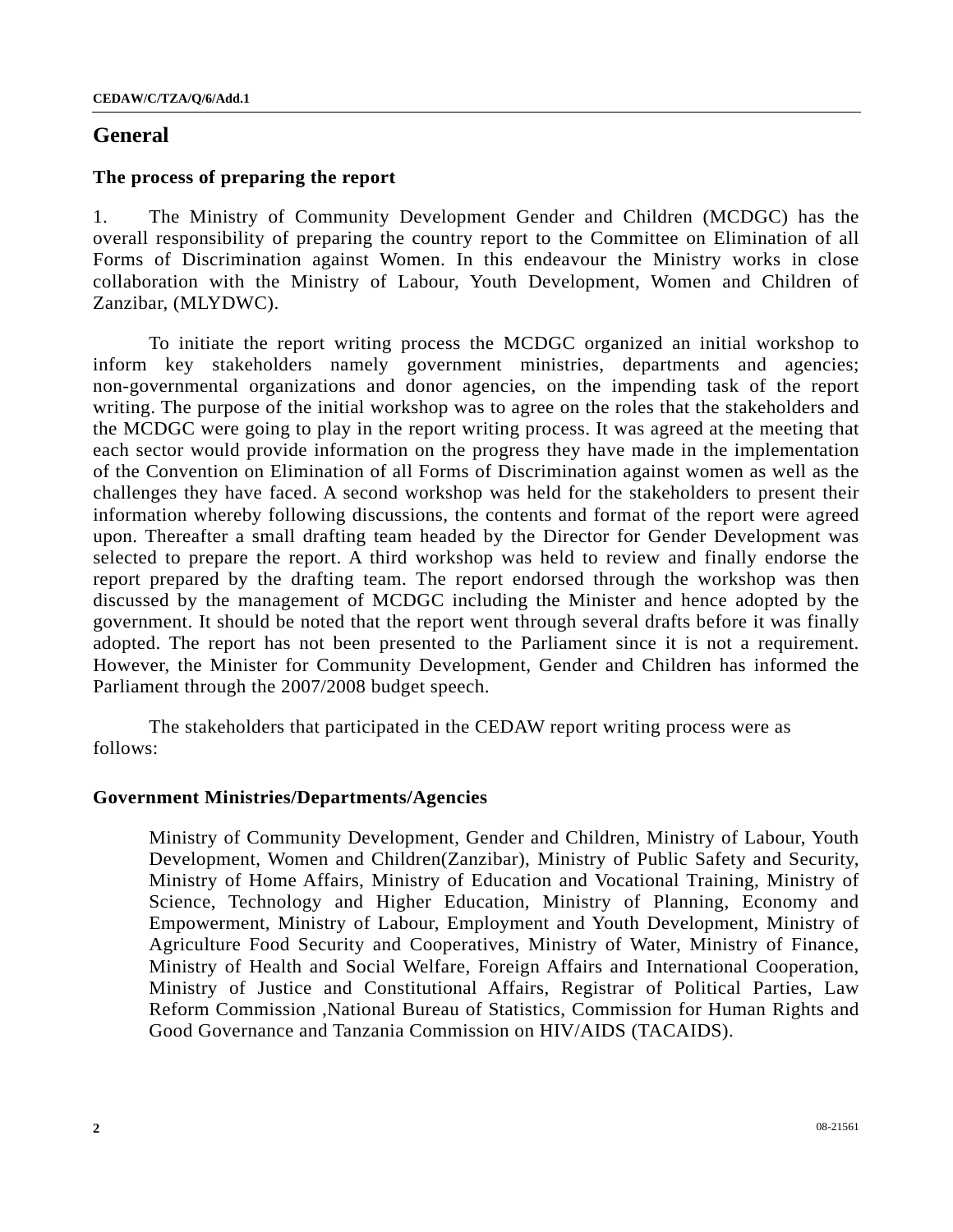## **Non-Governmental Organizations/Civil Societies**

Tanzania Women Lawyers Association (TAWLA), Tanzania Media Women Association (TAMWA), Tanzania Non-Governmental Association (TANGO), Muslim Council of Tanzania (BAKWATA), Christian Council of Tanzania (CCT), Tanzania Episcopal Council (TEC), Equal Opportunities for All Trust Fund (EOTF) and Zanzibar Youth Education, Environment and Development Support Association (ZAYEDESA).

## **The Development Partners**

United Nations Development Programme (UNDP), United Nations Population Fund (UNFPA), United Nations Development Fund for Women (UNIFEM) and Canadian International Development Agency (CIDA)

### **Information on CEDAW indicators contained in the computerized database**

2. Preparations for the development of CEDAW monitoring indicators started in 2002. The purpose was to have in one place statistics generated by different sectors in order to inform the government on the progress in achieving the objectives of CEDAW. Currently, the indicators measure the achievement of article 10 and 12 as they relate to education and health respectively. The statistics are used by the MCDGC in its advocacy work for gender equality. A list of indicators is attached in the appendix.

# **Constitution, laws and institutional framework**

# **3. Measures or plans that are in place to enhance access to justice for women, especially rural women, so that they may use the courts to claim their rights under the Constitution, other legislation and the convention.**

 Since 2001 The Commission for Human Rights and Good Governance has been holding public meetings in order to provide public education about human rights and advocacy for men and women to use court to claim their rights when violated. Currently 40 districts out of 137 have been attended.

Access to justice for women is further enhanced through the justice system that extends from the village level to the court of appeal. Women can further access justice on the issue of land through the land tribunals. These tribunals that have been established at national regional, districts and ward level are composed of 50 per cent women representation.

Major challenges for women to access justice include legal illiteracy and the low numbers of lawyers in the country and in particular in the rural areas. In this regard the Legal Sector reforms program aims at establishing a cadre of trained paralegals in the local government. This would lead to increased access and understanding of legal rights. The Civil society organizations such as the Tanzania Women Lawyers Association (TAWLA), Women, legal Aid Center(WLAC), WILDAF and Envirocare have already established programmes for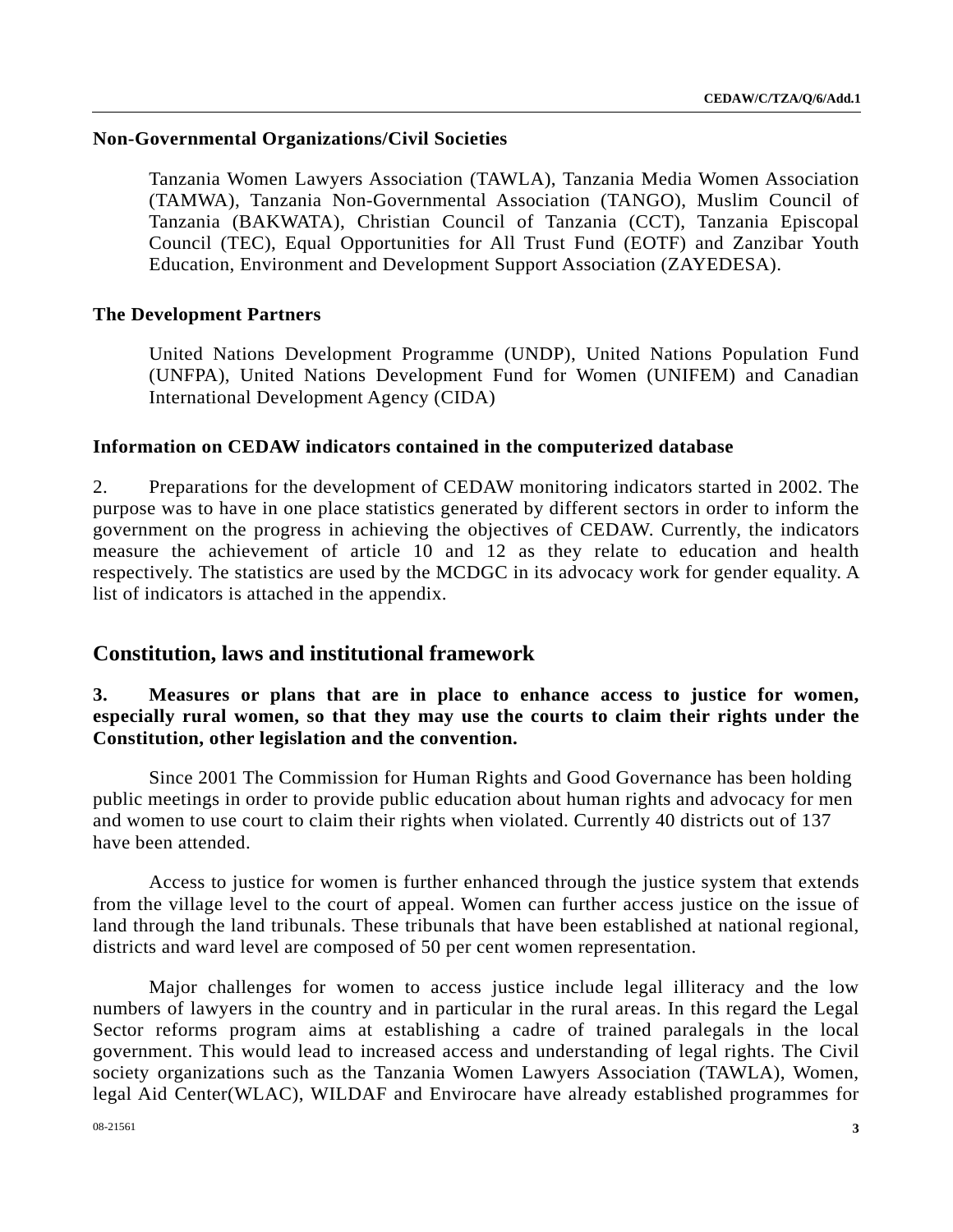training women and men who are not lawyers to assist in giving legal aid to women living outside the cities.

There are three landmark cases where women have challenged discriminatory laws e.g. In case of *Bi Hawa Mohamed v. Ally Sefu, Court of Appeal of Tanzania at Dar es Salaam Civil Appeal No. 9 of 1983.,* (1983), The Plaintiff challenged the Law of Marriage Act of 1971 on distribution of matrimonial property. This case reached the High Court which ruled in favour of the plaintiff in that it recognized women's domestic labour as a contribution in matrimonial assets, thus paving a way for women to get a share of matrimonial assets. A more recent case of Sawe v Sawe has further strengthened the ruling in *Bi Hawa Mohamed v Ally Sefu* on distribution of matrimonial assets especially in those cases where women contribution is based on their unpaid labour in the house. Another case of *Ephrahim v. Pastory and Another, High Court of Tanzania at Mwanza (PC) Civil Appeal No. 70 of 1989.* the High Court inter alia held that a woman has a right to inherit and own land and she is not subject to discrimination.

### **4. Update on the Law Reform Commission's work in relation to discriminatory laws.**

 The proposed amendments to the Marriage Act of 1971 and inheritance laws are already in the Cabinet Secretariat for consideration. The children's Act has already passed the cabinet secretariat and is now waiting approval of the cabinet. The proposed amendments among others are renouncing early marriages and announce 18 year to be proper age of marriage in line with other laws to give way to girl's education in accordance with education Act of 1978. No timeline has however been set for the enactment of these proposals. It should be noted that children finish their compulsory primary education at the age of 13 or 14. With limited opportunities for continuation with education at secondary level many parents find that the option for the girls is to get married. However the government through the Secondary Education Development programme is expanding secondary education. As more girls are selected to go to secondary education so would be the reduction of early marriages.

 The proposed amendments to marriage Act will not criminalize polygamy. Polygamous marriages are allowed in customary law as well as in Muslim marriages. It is the government's belief that improved education and economic empowerment of women will help to decrease polygamous arrangements.

### **Violence against women**

## **5. Information about forms of violence against women and their extent, including statistical data.**

 In Tanzania, violence against women takes various forms. It takes the form of physical abuse, battery, female genital mutilation and rape. There are no segregated data on the various forms of violence that are readily available. However, 7388 rape cases were reported to the police between January and December 2006. It should be noted that a number of cases of gender based violence and abuse are not reported to the police while those that are reported end up being settled out of courts.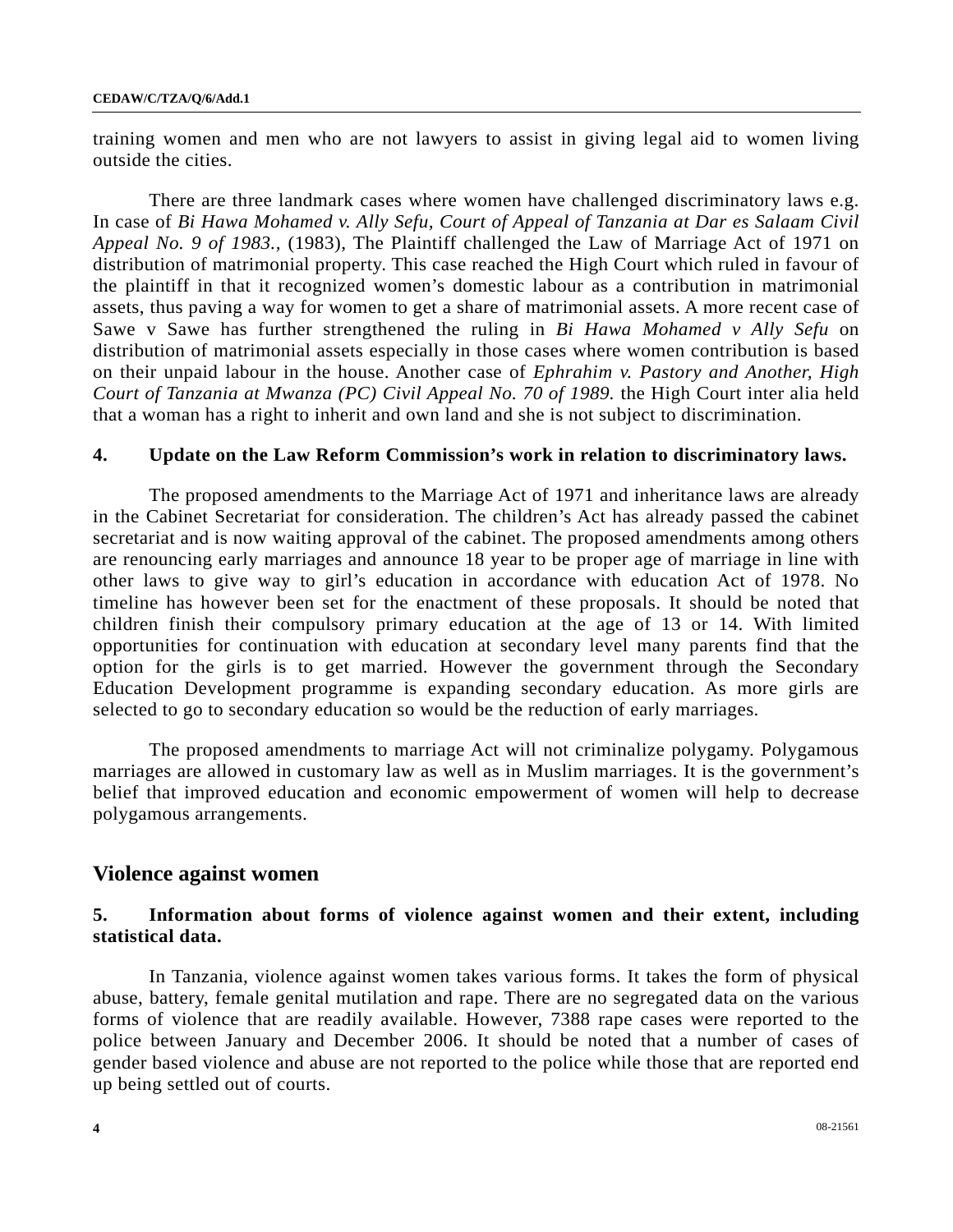Through the poverty reduction strategy i.e. MKUKUTA, two indicators to monitor gender based violence have been included. The first indicators will measure the number of sexual abuse filed at District, High Court or Court of Appeal as a percentage of all filed cases. This indicator however does not include offences reported to the police unless a case is subsequently filed. The indicator will probably be under reported, however it is a starting point for determining the extent of sexual abuses as a percentage of all crimes.

 The second indicator measures the percentage of people who agree that a husband is justified in hitting or beating his wife for a specific reason. The baseline year for this indicator was 2006, and the first survey showed that 59.6 per cent of women and 42 per cent of men agreed that a husband is justifiable in beating his wife. This indicator measures the extent that people generally accept violence as part of the male chauvinism.

The government is aware that many sexual abuses remain unreported for various reason including that of acceptance that it is within the husbands purview and the cultural belief that they are private issues that should remain within the family. Thus many cases are unreported. For those that are reported a number of them are settled out of court. The government will continue with its efforts to advocate to the public that gender based violence is not acceptable. In addition through the Legal Sector Reform Programme the government aims to pursue legislative and administrative actions to protect women against violence, promote right to seek redress, protection and mechanisms to dispense justice to perpetrators.

# **6. The extent of the practice of female genital mutilation and the number of practitioners who have faced criminal charges for engaging in the practice, and the extent of public education initiatives to change the underlying, traditional beliefs about the practice.**

 According to the Tanzania Demographic Health Survey (TDHS) of 2004/2005, the practice of Female Genital Mutilation (FGM) is mostly prevalent in the nine of the 22 Tanzania Mainland regions. These regions are Manyara 81 per cent, Dodoma 67 per cent, Arusha 54 per cent, Kilimanjaro 25.5 per cent, Singida 43 per cent, Tanga 23 per cent, Morogoro 18 per cent, Iringa 22.7 per cent and Mara 38 per cent. The rest of the regions that is 13 regions have prevalence rate of less than 5 per cent.

 Female Genital Mutilation has been prohibited since 1998 with the adoption of Sexual Offences Special Provision Act, 1998. Section 21 of the amended penal code criminalizes FGM upon anyone under the age of 18. Punishment for the practitioner is imprisonment of from 5 to 15 years or a fine not exceeding 300,000 Tshs or both. However, the law has not been effectively enforced as the communities are not willing to come forward with information. There have been some arrests under this legislation, but the prosecutions have been very slow due to problems of getting information and especially witnesses. It is the government's view that education to the practitioners and the public is a more effective way to combat FGM. Hence efforts to eradicate FGM are more geared towards awareness and education than on criminalization of FGM.

08-21561 **5**  The Ministry of Community Development, Gender and Children and the Coalition Against FGM have conducted several advocacy training for local leaders, local community  $\frac{68-21561}{5}$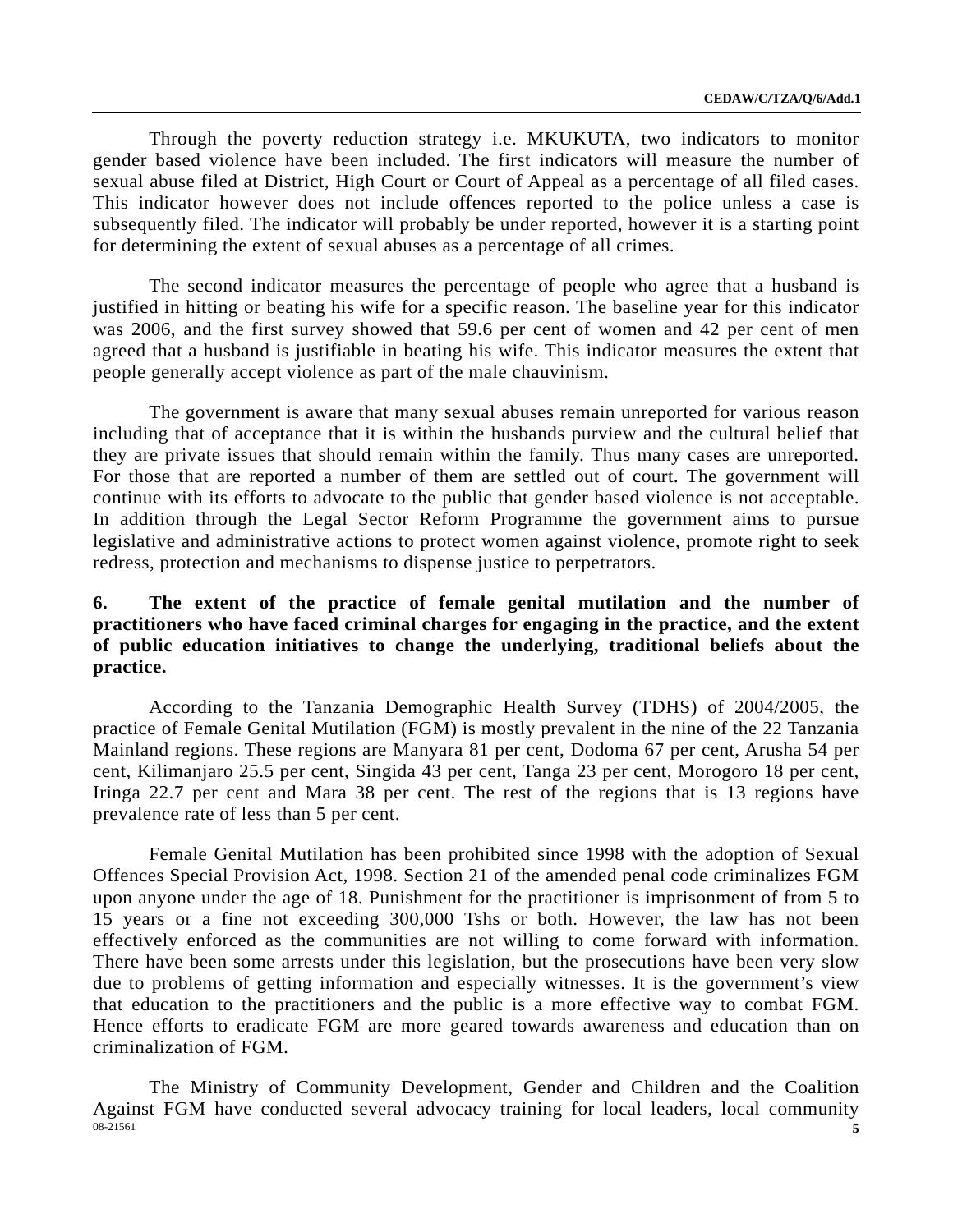based councilors and parliamentarians, religious organizations and the Media. MCDGC with the support of UNFPA have developed an advocacy kit for the prevention of FGM. The overall impact of advocacy against FGM has been the decline in the number of girls who undergo FGM.

## **7. The national Plan of Action to combat violence against women and children.**

 The National Plan of Action (NPA) for the prevention and eradication of violence against women and children  $(2001 - 2015)$  is an implementation plan of the SADC addendum to the 1997 Gender and Development Declaration entitled "The Prevention and Eradication of Violence against Women and Children".

 The plan has identified four areas for implementation which are legal; social economy, cultural and political; services to the survivors/victims of violence; education and training and awareness building. The NPA is funded by the government, with support from development partners such as UNFPA and UNDP.

 Since its inception the NPA was distributed to stakeholders such as the law enforcers, the media, the civil society and the communities especially those at grassroots. The Commission of Human Rights and Good Governance in Tanzania and a number of civil societies have complemented the government's efforts in fighting violence against women through the undertaking of activities geared towards eradicating violence against women in their own programmes. The sensitization of the law enforces undertaken by the Ministries responsible for women both in Tanzania mainland and in Zanzibar has proved to have a greater impact in ensuring that reports of violence against women are taken seriously and not regarded as domestic issues to be settled within the family.

 The major constraint in the implementation of the NPA has been the inadequate funding to finance the planned activities.

# **8. The establishment of shelters for victims of violence and measures taken to reduce the incidence of violence against women**.

 Provision of shelters as has been mentioned in the report is not a viable option for Tanzania. Measures to reduce incidence of violence have focused on advocacy. Both men and women advocates on violence against women are used. Advocacy materials are well disseminated in public places such as schools, dispensaries, government offices, village offices and community centers. The Judiciary system especially the police has been sensitized on their role in preventing violence against women.

# **9. Marital rape**

Marital rape is not recognized as a criminal offence nor is it an issue that people talk about. Domestic violence is not classified differently from other forms of violence. The problem faced in prosecuting domestic violence is the reluctance of the spouses to take to court her husband who is the bread earner for the family. A woman feels that her taking to court, a husband who is the bread earner would have negative consequences for her family. It is in this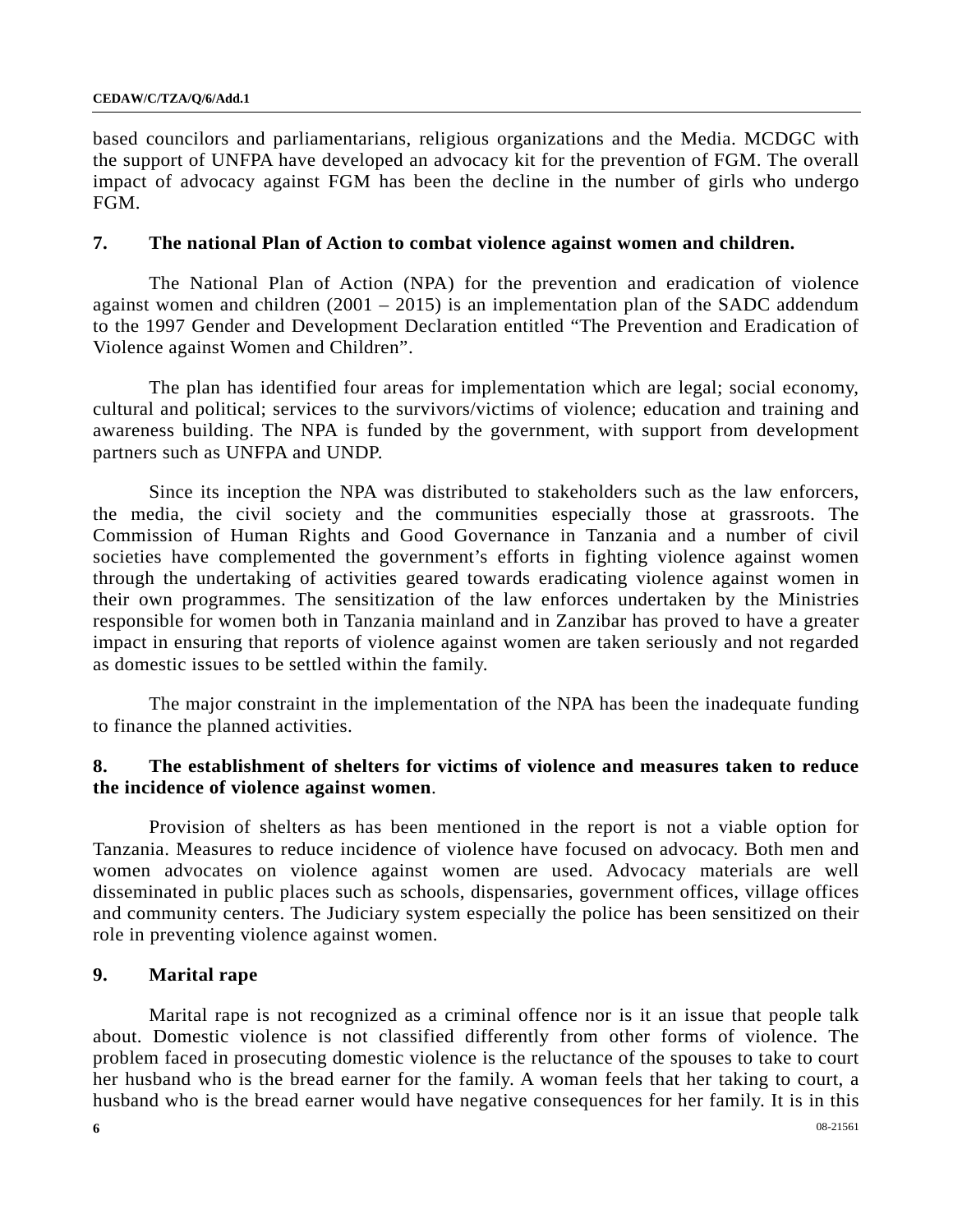regard the empowerment of women socially, politically and economically will greatly improve the situation of women.

# **Trafficking and exploitation of prostitution**

#### **10. The extent of trafficking in women into, through and from Tanzania.**

 Currently there are no official data on trafficking in women. Trafficking where it occurs is done in secrecy and in other instances it is mixed with regular rural urban migration.

 Government's efforts to curb trafficking have included advocacy and awareness creation on trafficking issues. The government, with support of IOM, has established a support project to combat trafficking. The project is designed to enhance Institutional capacity and training for relevant NGOs, law enforcers, prosecutors, judges and victim service providers.

 The Ministry of Public safely and security has established an-anti trafficking section in the crime unit, responsible also for addressing terrorism, narcotics and money laundering. Currently no national plan to combat trafficking has been prepared. However, a new, comprehensive Anti-Trafficking of People's bill has been drafted and waits to be tabled before the Parliament.

 Under the laws of Tanzania, trafficking of all persons including women and children is a criminal offence. No case of trafficking has been brought to the courts.

## **11. Please provide current data on the nature and extent of prostitution of women and girls in Tanzania.**

 There are no statistics of prostitution available. Prostitution is to a large extent found in urban areas and along main trunk roads. There has been work undertaken especially by NGOs to advocate and counsel women to leave prostitution and utilize the microcredit schemes available in the country to engage in economic ventures. Skills training for these women have been provided. Some of the NGOs such as (KIWOHEDE) work with young prostitutes to return them to school.

## **Participation in political and public life**

# **12. Measures that have been taken or are currently being planned to specifically address the challenges in order to increase women's representation in public and political life at all levels in accordance to article 4, paragraph 1 of the convention and general recommendations 23 and 25?**

Presently the 2005 Manifesto of the ruling party, Chama cha Mapinduzi (CCM) has declared that the number of women representation in the National Assembly should reach 50 per cent by the year 2010.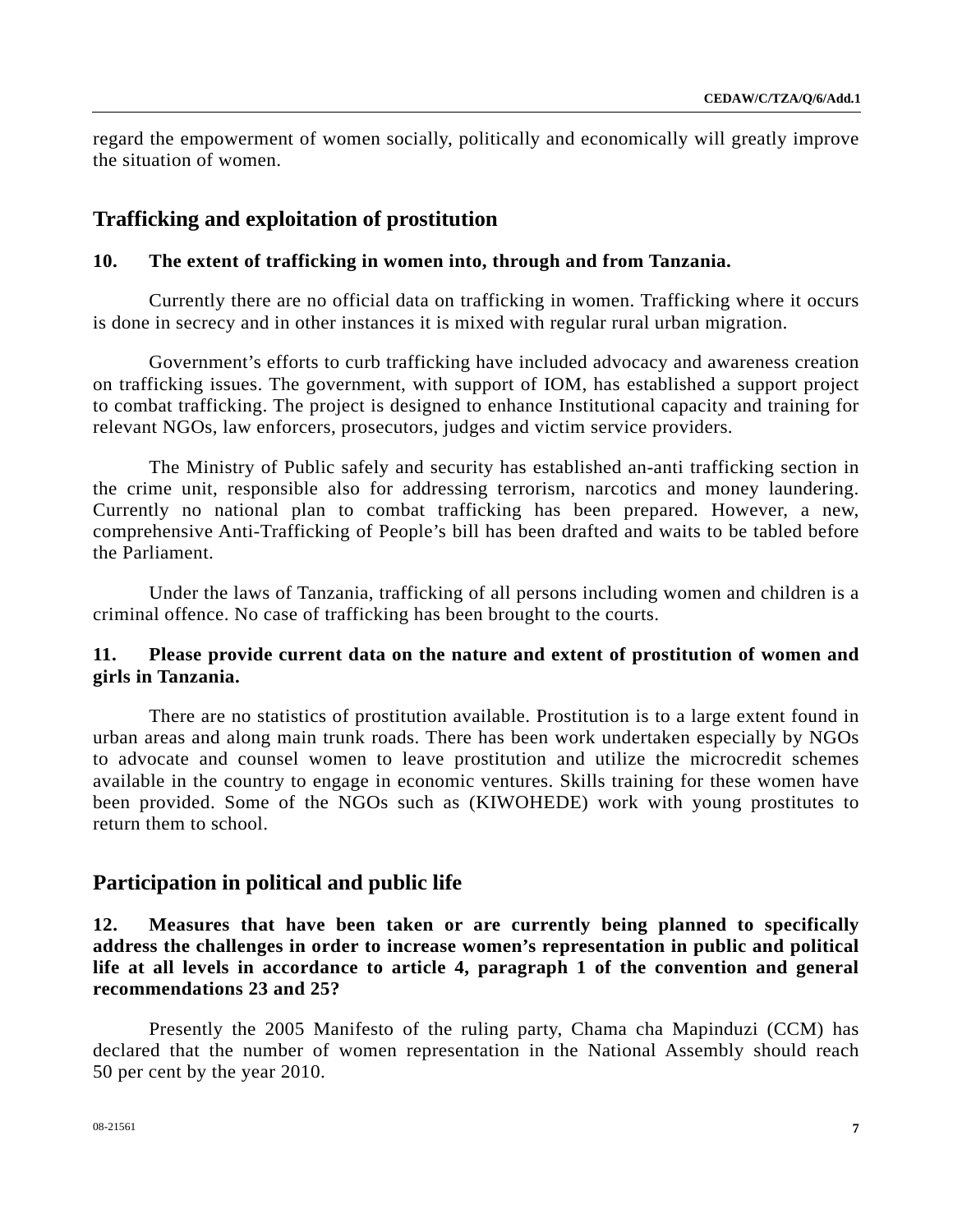Advocacy work at all levels for both men and women on gender equality including the need for women leaders, is a continuous undertaking of the government and the civil society. Women are known to be loyal voters and as a block have the power to decide who is elected. However women have been the ones not ready to rally behind women candidates. It is expected that the current women leaders will provide role models as well as testimony of women's ability to lead. In this endeavour there have been trainings for women parliamentarians that have been organized by the civil society as well as some international organizations such as the British Council.

 As the women constituency grows stronger and so will the political parties recognize the power and votes that can come from women. The political party in power has already done so as they were able to present women issues in their election manifesto as well as fielded women candidates in constituents. They have thus been able to win the women votes. It is the government contention other parties will follow suit as can be currently evidenced with the women wings that have been formed within many of the political parties.

# **Education and stereotypes**

# **13. How the Education Sector Development Programmes and the primary Education Development Plan have addressed dropout for girls to increase attendance and their enrolment. What support is offered to families to decrease dropout rates?**

The issues of dropout for girls have been addressed through the Education Sector Development Programme and the Primary Education Development Plan in the following areas:

- Enforcement of by-laws and regulations in communities on the girl child education.
- Introduction of capitation grant from the government to ensure that school children are not sent away from school due to non-payment of school fees and contributions.
- Building of hostels for girls in day secondary schools.
- Introduction of Basic Education/Alternative Learning for dropouts e.g. Complementary Basic Education in Tanzania (COBET) and the Zanzibar education programme (MKEZA) for Zanzibar.
- Promotion of girl friendly school environment through improved school infrastructure, such as provision of better toilet facilities.

 The support to families has been through the abolition of school fees in primary schools and the reduction by 50 per cent of the secondary school fees i.e. from Tsh 40,000 to Tshs 20,000 per year.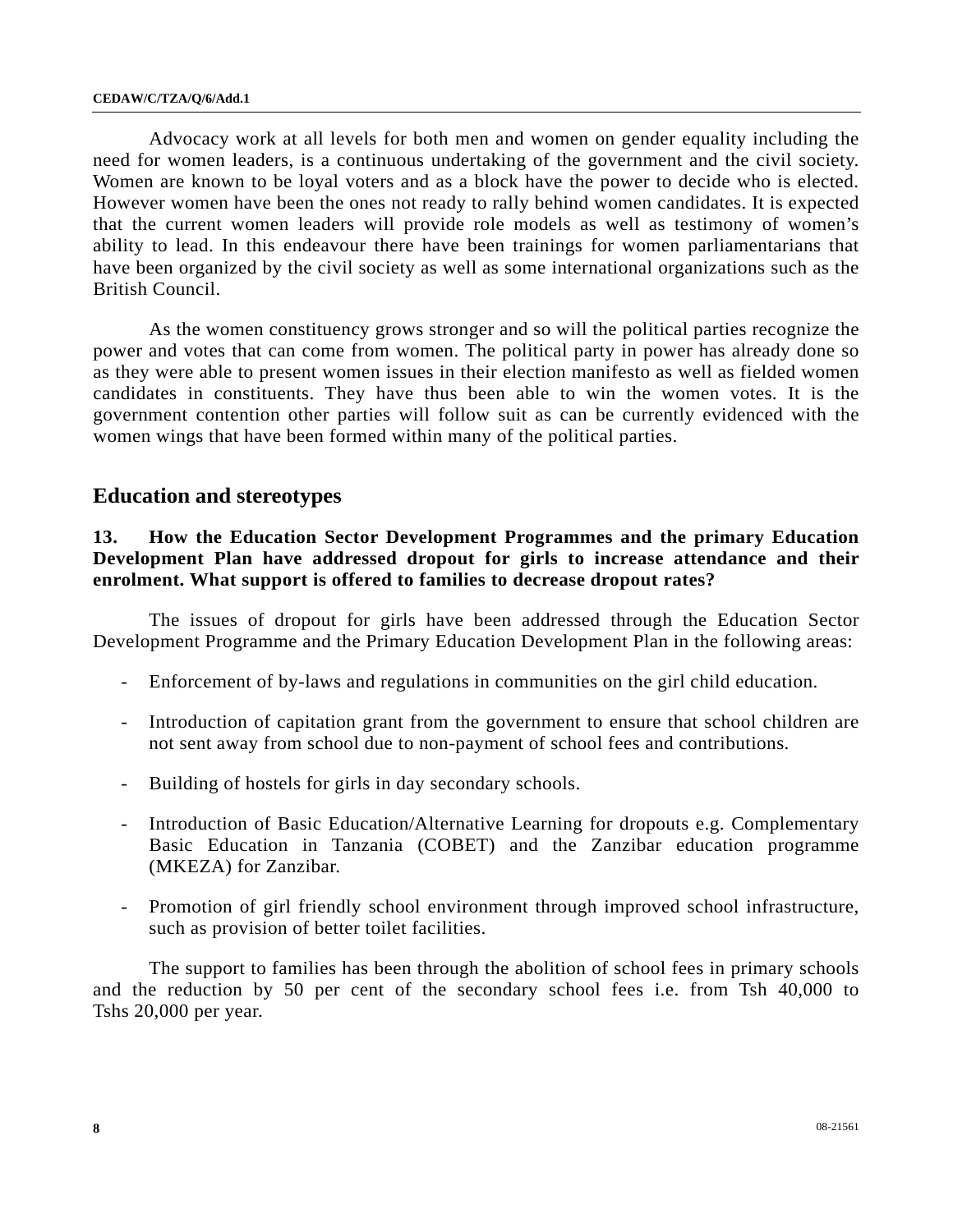# **14. The current restrictions or barriers to the enrolment of girls in vocational and technical education and indicate plans in place to remove them.**

Sensitization to encourage girls to undertake science and technical education is an on going occupation of the ministry of education and some of the technical colleges. The current restrictions and barriers to the enrolment of girls in vocation and technical education have been due to few technical secondary schools, poor performance of girls in mathematics and science subjects and parents and teachers interference in selection of subjects and courses whereby they discourage girls to take science subjects. Plans that are in place to remove such restrictions/barriers include the sensitization programmes to encourage girls to join science subjects, establishment of science clubs in primary and secondary schools, the establishment of science camps for secondary school girls, the increase of technical schools whereby the government plans to establish technical colleges/centres in every district.

# **15. The impact of measures to eliminate stereotype and the results achieved in regard to enhancing girls' and women's education, eliminating stereotypes in textbooks and stereotypic attitudes among the general education.**

The impact of the measures taken has been a change of attitudes to the general public about what subjects fit which gender. We are also experiencing Students in Folk Development Colleges opting for any career of trades offered at the specific colleges regardless of gender as well as Parents adhering to the career choices of their children. Since their establishment in 1975, Folk Development Colleges have been providing training according to gender. In this respect girls were trained in cookery and tailoring only. However from the year 2005 girls have been opting for non-traditional subjects including electricity, mechanics, masonry, carpentry and welding. About 189 girls have so far studied these subjects in 9 Folk Development Colleges as follows:

| Year | No. of girls |  |
|------|--------------|--|
| 2005 | 43           |  |
| 2006 | 52           |  |
| 2007 | 94           |  |

In vocational training the trend has been as follows:

| Year | <b>Male</b> | <b>Female</b> | <b>Total</b> | % of Female |
|------|-------------|---------------|--------------|-------------|
| 2004 | 12,290      | 3,940         | 16,230       | 24.27       |
| 2005 | 11,615      | 5,843         | 17,458       | 33.46       |
| 2006 | 13,130      | 4,710         | 17,840       | 26.40       |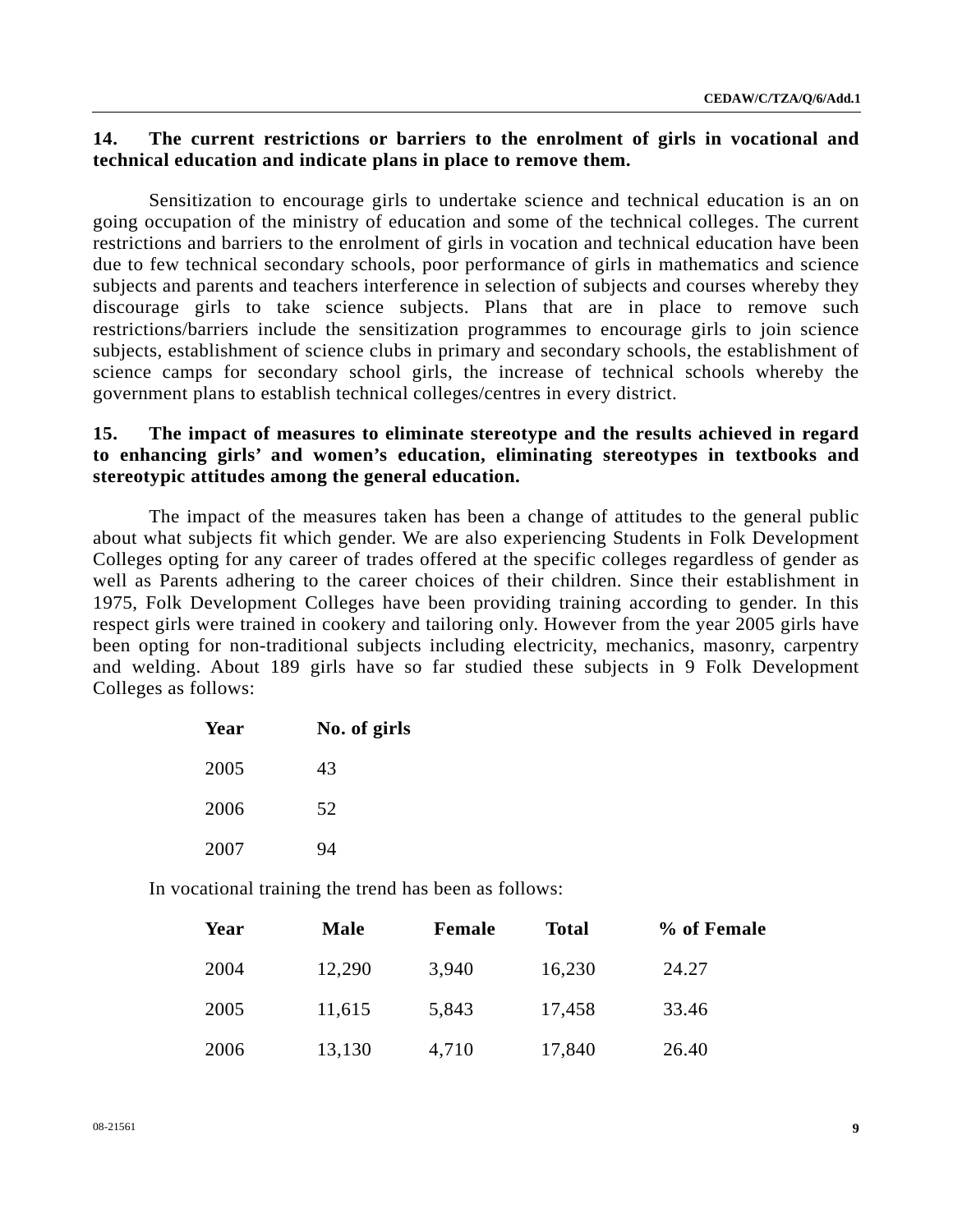The results that have been achieved include an increased number of women in the male domain fields such as engineering, architecture, medicine, law etc., Women and girls working in non-traditional areas such as road works, painting, mechanics, fishing, tailoring etc.

# **Marriage and family relations**

# **16. Minimum age of marriage.**

 The Government is in the process of reviewing Law of Marriage Act of 1971. The proposed amendments are awaiting decision of the Cabinet. It is proposed in this law that, the amendment shall include removal of early marriage below 18 years for girls, in order this law to be in line with other laws such as Education Act, which recognize that, below 18 years a person is still a child obliged to undergo primary and secondary education, hence the importance of expanding secondary education for children, which is currently not compulsory.

# **Employment, poverty and rural women**

## **17. The content and impact of affirmative action to promote women.**

## **Affirmative actions to protect women employees have been in the areas of**

- *Recruitment and Selections as well as promotion in the Tanzania public service*  The public service policy and regulations provides for in the recruitment and selection that when a man and woman applicants have similar qualifications and are contesting for one vacancy, a woman applicant should be chosen. This also applies during short listing. Similarly in promotion, affirmative actions favour a woman applicant in case of similar qualifications during short listing or similar scores during interviews.
- *Working hours*

The Public Service Management and Employment Policy encourages flexible working hours and part time especially where these shall provide a better service to clients and enable employees, particularly women with children, to combine more easily their work with their domestic and family responsibilities.

 The impact of these measures has been an increase in number of women employees in the civil service, whereas in 1988 the representation of women civil servants were 32 per cent and their representation in management level was less than 20 per cent. In 2004 The representation of women was 40 per cent and their representation in management was 25 per cent.

## **18. Maternity leave.**

 The Employment and labour Relations (ELRA) of 2003 has been reviewed and is now superseded by ELRA of 2004. The ELRA of 2004 provides for maternity leave of 84 days once every three years and 100 days paid leave if the employee gives birth to more than one child at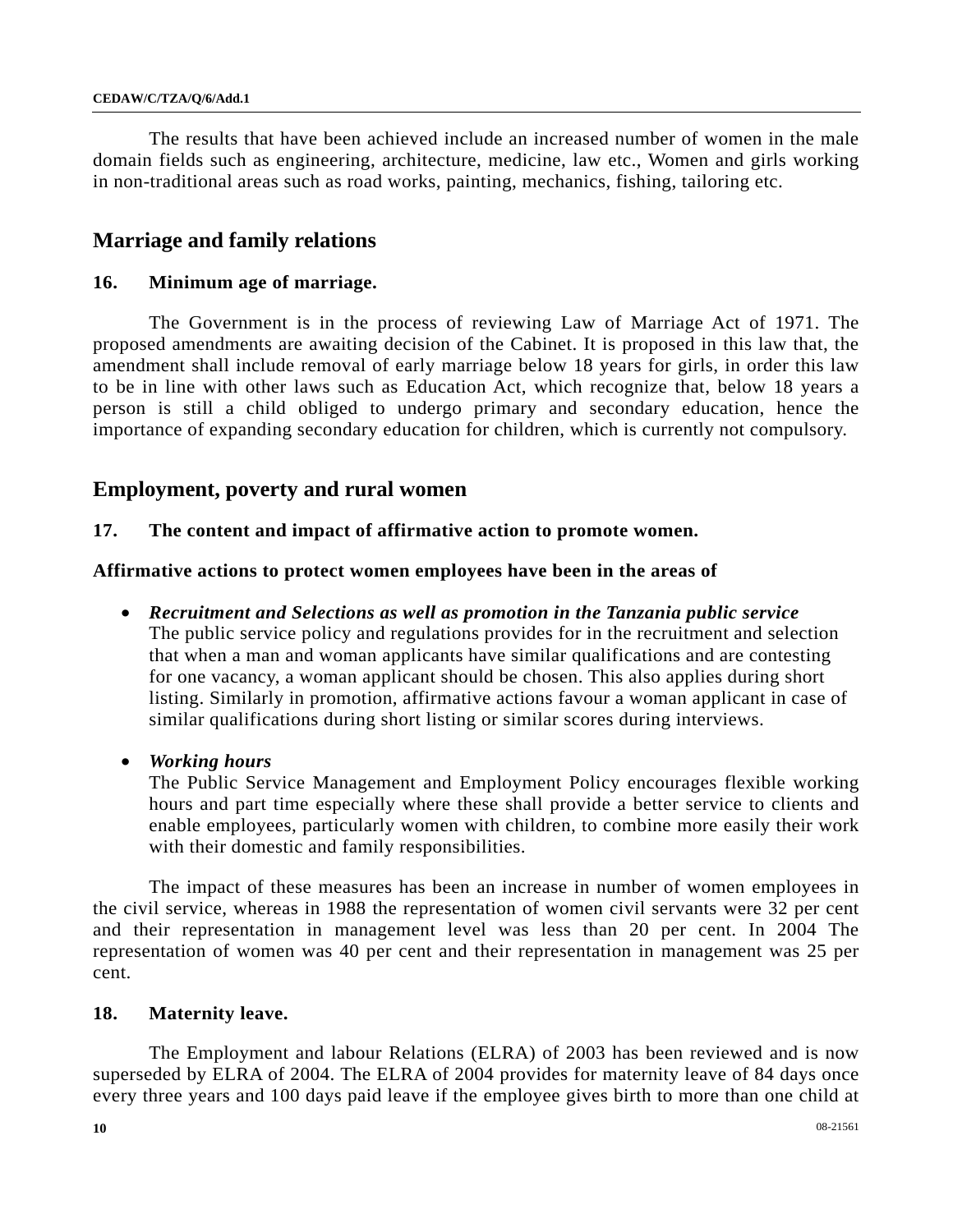the same time. This means that women who give birth more than once in a three year period are entitled to only one maternity leave during the three years, they are however still entitled to their 28 days paid annual leave. It should be noted that the provision for one maternity leave every three years is in line with the population policy to enable family spacing and ensuring the baby's and mother's health.

 We would like to clarify that whereas the standing orders are applicable to the civil service, the ELRA is applicable to all employers, private and public. Provisions on maternity as provided in ELRA of 2004 are applicable to both the public and the private sector.

## **19. The situation of women in the labour market.**

### *Employment and Unemployment status*

Using the National definition of employment, Integrated Labour Force Surveys (ILFS):

- ¾ Total Labour Force (10 yrs of age and above): In 2000/01 ILFS 16,914,805 (17 **mill.)**  (Males 8,351,291 and females -8,563,513 *(equal to 50.6 per cent)*. In ILFS 2005/06 - 19,678,259 (males 9,745,889 and females 9,932,370 *(equal to 50.5 per cent).*
- $\triangleright$  Employment Characteristics: (10 yrs+)
- $\triangleright$  Unemployment rate: ILFS 2005/06 11 per cent, and in ILFS 2000/01 -12.9 per cent: Female 11.9 per cent, Males 10.0 per cent (ILFS 2005/06), and Females 14.2 per cent, Males 11.6 per cent (ILFS 2000/01).
- $\triangleright$  The ILFS 2005/06 shows that there is a decrease in unemployment rate both among men and women compared to ILFS 2000/01. The decrease of Women unemployment rate stands to be bigger than that of men i.e. 2.3 per cent compared to men of 1.6 per cent during the same period.
- $\triangleright$  Agriculture continues to be the dominant sector of source of employment in Tanzanian economy. It accounts for 75.1 per cent of employed persons followed by the private Informal sector 10.1 per cent and other private formal employing 8.6 per cent of the employed persons.
- $\triangleright$  Women employment compared to men is proportionally higher in the agriculture sector and household economic activities.
- $\triangleright$  In the agriculture sector, estimated 67.2 per cent of employed persons work on their own farms and women account for 71.7 per cent compared to 62.4 per cent men. In contrast, the 15.3 per cent of men in the sector work as paid employees while 6.1 per cent of women are of the same status. 11.4 per cent of the employed persons work as unpaid family helpers of which we might associate more women with this status.
- $\triangleright$  The number of the unpaid family helpers has increased from 3.0 per cent in 2000/01 to 13.7 per cent in 2005/06 due to the survey inclusion of e.g. collection of firewood,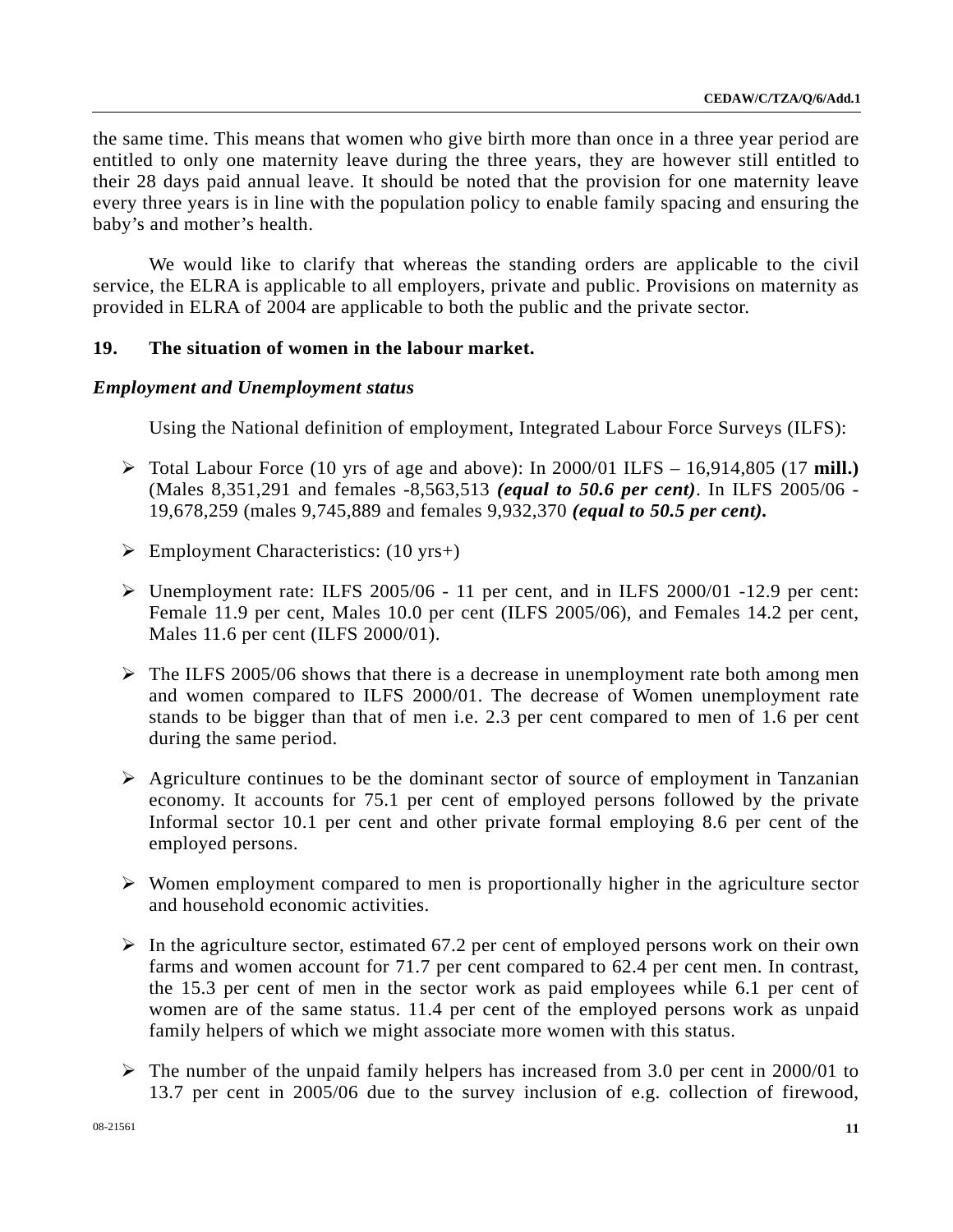fetching water as economic activities and also interviewing school children/students who normally work part-time after school on domestic chores.

 $\triangleright$  The Public Service of Tanzania is male dominated. Statistics availed by the President's Office – Diversity Unit of the Public Service Management, July, 2006 indicate that there are more men public servants than women. In September 2004, for instance, there were 286,817 active public servants, of which women were 114,726 or 40 per cent. Moreover, statistics show that women in key government decision making posts constitute only 25 per cent of the total workforce. Statistics available indicate that majority of women are on the lower and middle cadres.

 The absence of women from positions of power and decision making means that decisions that affect the country are made by people representing less than half of that population.

# **20. Measures that have been taken to support women's entrepreneurship, and more generally, to enhance the situation of women in the informal sector, and the impact of these measures.**

The Government is facilitating the process of establishing the Tanzania Women's Bank. In addition the Government has established an Economic Empowerment Council in the Ministry of Planning Economy and Empowerment that aims at among others to provide soft loans to Tanzanians including women economic groups in the country. Furthermore, the financial institutions such as Cooperative Rural Development Bank are carrying out training to women entrepreneurs in order to equip them with entrepreneurial skills able to attain internal and external markets.

- (a) Other measures include:
	- Mobilization of women to form economic groups as part of collateral to enable them access credit from Micro Finance Institutions (MFIs) and formal banks.
	- Support and recognize the role and initiatives of MFIs that access credit to women.
	- The government has approved and supported the policy on MFIs.
	- Women's Development Fund (WDF) was established by the government though Ministry of Community Development Gender and Children to provide access credit to women entrepreneurs in all districts. Since its establishment in 1993, 300,000 women have benefited from this fund.
	- The District Councils return 10 per cent of the taxes collected to the WDF to enable the women entrepreneurs to borrow and do business.
	- Women are mobilized and facilitated to participate in local and international trade fairs/shows to exhibit their products and learn from others.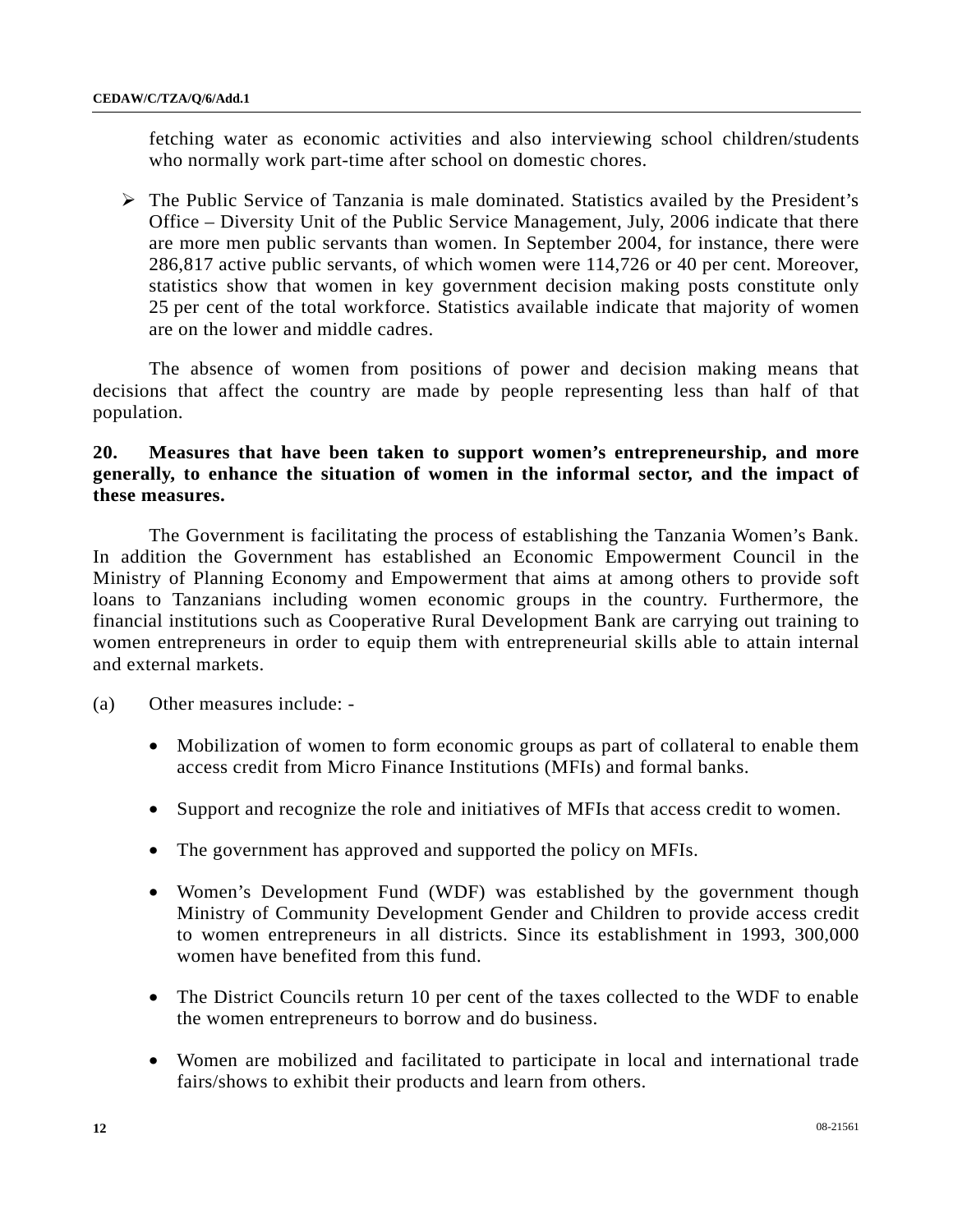- (b) Impact of the measures taken:
	- Women now have the opportunity to form economic groups and borrow from the MFIs and formal banks.
	- More than 3,000 women entrepreneurs have participated in trade fairs locally and internationally.
	- Many women entrepreneurs have become powerful both economically and socially and contribute towards the wellbeing of their families including education, health, housing, nutrition etc.
	- Women have improved the quality of their products to meet internal and external markets.

## **21. Women whose main activity is agriculture.**

- The National Macro-finance and Policy 2000 has made it possible for the establishment of formal Financial Institution and MFIs which developed various micro credit windows/services and pro-poor products that have continued to support women start up both micro and small enterprises.
- The government in collaboration with Private Sector and Civil Society have continued to provide literacy class skills training and business development services, build women's capacities in managing small scale enterprises.
- The government has established the National empowerment Programme with the main component of guarantee funds which is implemented in phases. During the first phase of implementation (2006 – 2007) a total of Tshs. 21 billion has been guaranteed to commercial bank for disbursement to micro and small entrepreneur. This fund has already benefited a total of 9,183 women and 21,859 men.

# **22. An update on the land Act and how it has enhanced women's rights to hold land and property.**

 The amendments of Land Acts in 2004 enhanced women's rights to hold land and property in that, a woman can choose to own land alone or jointly with her husband. The amendments also provide options of ownership of land either co-ownership or joint ownership of land. The special feature in this amendment is that women can use land as security to acquire loan or to mortgage land as deems fit.

 The implementation of these amendments is monitored through land divisions and land tribunals which have been empowered to administer all land issues with special priority given to women in ownership of land. Great achievements have been in promoting ownership of Land to women. A number of women in rural areas have received certificates of land ownerships.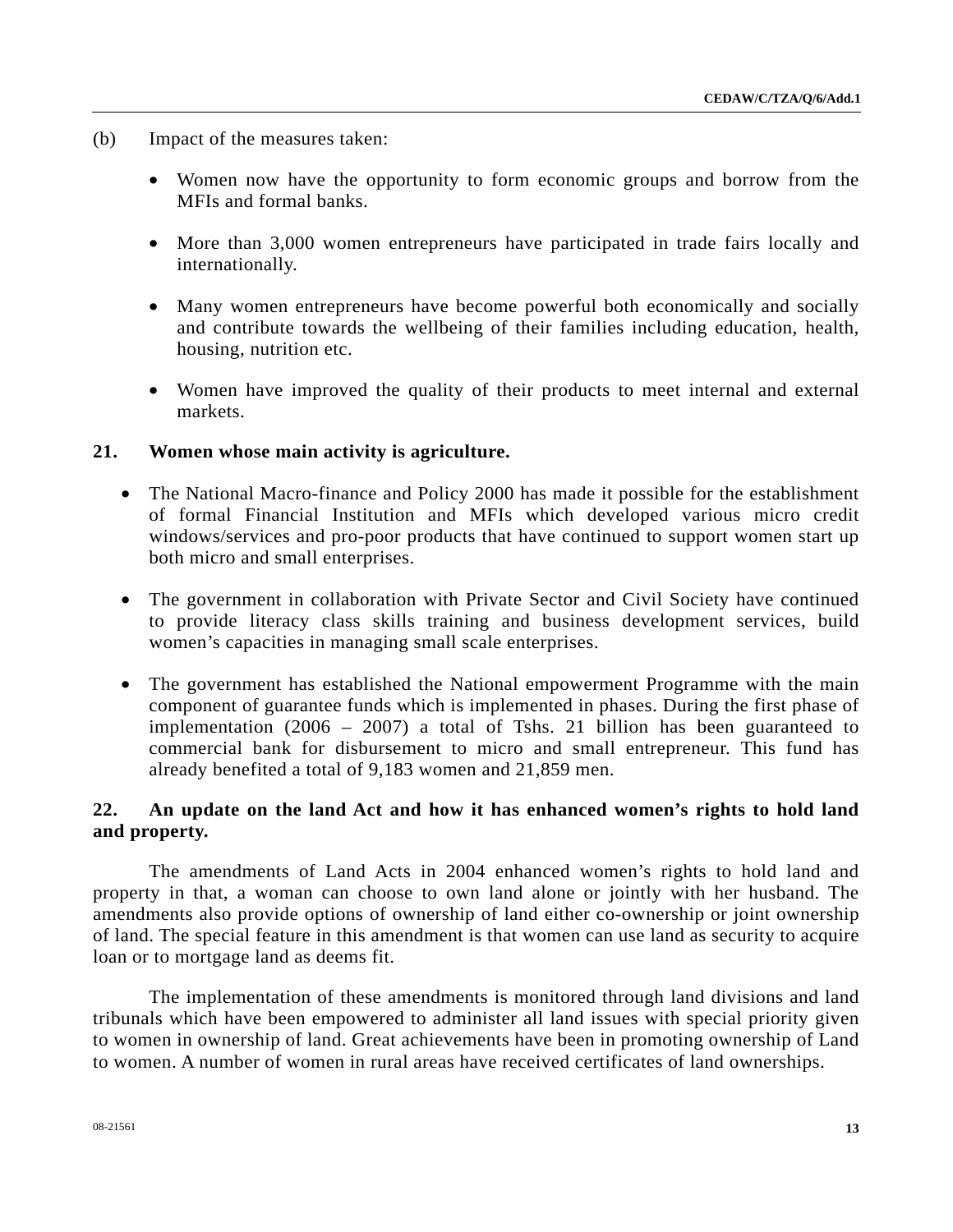# **23. How the Convention on the Elimination of All Forms of Discrimination against Women has been used in the preparation of the National Strategy for Growth and Reduction of Poverty and how the strategy's implementation will enhance implementation of the Convention.**

The Convention as well as other instruments for promoting gender equality such as the Beijing Platform for Action was used as reference points and justification for the inclusion of gender equality objectives. The implementation of the Convention has to be domesticated through various national polices and programs and it is the government's belief that achievements of the gender equality objectives in the strategy, for example in education, in health, in economic empowerment will reinforce the attainments of the convention objectives. That is the achievement of the objectives of the strategy and the convention are not mutual exclusive but complement each other.

# **Health**

# **24. HIV/AIDS.**

In the National Multi-Sectoral Strategic Framework on HIV/AIDS (2003-2007) the Government has included a gender perspective for the following specific measures for preventation targeting women: -

- Access to services for Sexually Transmitted Infection has been increased and is now available in all districts.
- Increasing the proportion of the sexual active population especially in the rural areas who use condoms consistently.
- Promoting the introduction of female condom as an alternative protection especially among groups of high vulnerability.
- Increasing the number of people in Tanzania who consult about their HIV status and adopt appropriate measure for a responsible self and other people.
- Reducing the risk of mothers to transmit HIV to the children during pregnancy, birth and/or breast feeding.
- Increasing the proportion of adolescent's youth, women, men and the disabled who feel adequately empowered to protect themselves against HIV infection.
- Providing education in primary and secondary schools for the youths to develop and maintain orientation, values attitudes and activities which safeguard their sexual and reproductive health.
- Increasing sexual behaviour change, care support and impacting mitigation activities for the vulnerable groups.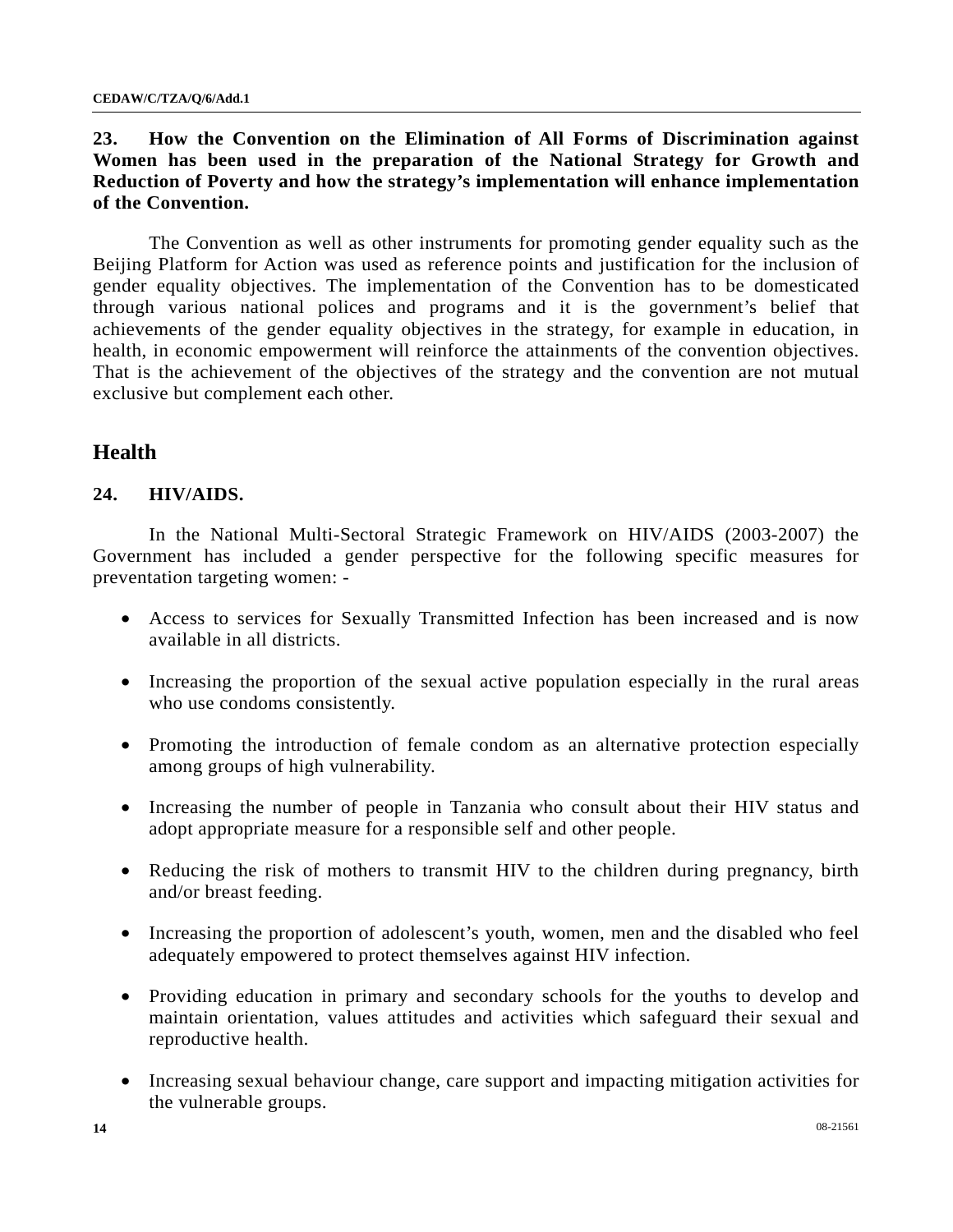- Increasing the proportion of public/private sector enterprises and informal sectors operators for developing and implementing workplace interventions against HIV/AIDS.
- Reducing the risk of blood borne transmission by invasive procedures.
- To increase the proportion of people living with HIV/AIDS (PLWHAs) having access to the best available treatment and medical care including ARVs.
- To increase the proportion of PLWHAs having access to adequate community based care and support.
- Securing the basic livelihood of persons, families and communities who are hardest hit by the impact of the epidemic.
- Increasing the proportion of AIDS orphans having access to adequate integrated, community based support.
- Economic empowerment through income generating programmes.
- Sensitization through training of negotiation skills.

 Among men and women, those age 20-24 are considerably more likely than those age 15 to 19 to have and comprehensive knowledge on HIV/AIDS. Knowledge also increases with educational attainment; youth with secondary schooling or higher are twice as likely (among women) and four times as likely (among men) to have comprehensive knowledge. Youth in urban areas are more likely than those in rural areas to have comprehensive knowledge. Fortyfive per cent of women and forty per cent of men 15-24 know of these facts about HIV/AIDS.

# **25. Measures have been taken to support women and girls with their role as caregivers for people with HIV/AIDS and the systems in place to ensure that these responsibilities do not prevent women and girls from continuing their education.**

 HIV/AIDS contributes to the depletion of family resources as funds are used to treat the sick person. This can in some circumstances force the family to take children out of school as there is no money to pay for the school fees. The abolition of primary school fees is one measure that allows girl and other poor children to be able to continue with education. In addition all local governments have funds to assist children in difficult conditions to continue with education free of charge. Furthermore there has been a wide advocacy for communities to assist such children including building boarding facilities for girls. Campaigns such as the one spearheaded by First Lady with a slogan "*MTOTO WA MWENZIO NI WAKO*" meaning "*ANOTHER PERSON'S CHILD IS ALSO YOURS*" have been very effective in sensitizing the community on its cultural responsibility on children. There are also a number of Civil Society Organizations that work in this area of vulnerable children. However, it is the government's view that strengthening communities to take care of these children is the most sustainable way in the long run.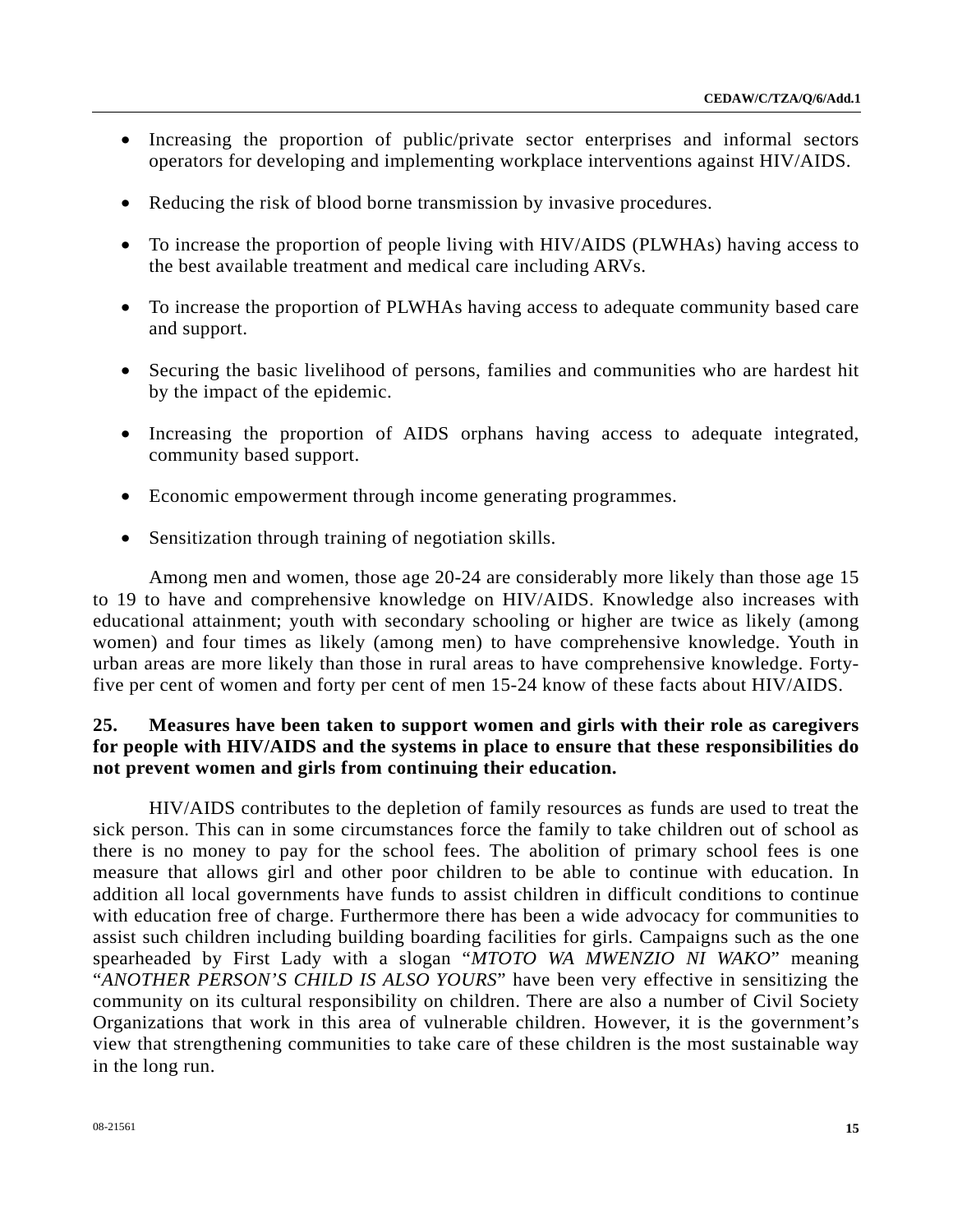#### **CEDAW/C/TZA/Q/6/Add.1**

 Another facility for assisting women and girls is through the home based care programme where health workers visits the HIV/AIDS patients at home. Through this programme the health worker is in contact with the patient and the caregivers thus able to render support.

### **26. The reasons for this success in antenatal clinic attendance.**

The increase in the number of women who received antenatal care has been due to the increase in the number of professional health workers in the rural health facilities (Dispensary and Health Centres) assigned to antenatal clinics. Furthermore community participation and involvement is a key focus in Essential Reproductive and child Health Interventions of which Antenatal care is one of the components. Community intervention to promote antenatal care has been undertaken through community based activities such as village health days and the special day of the African Child. In these special community days there are activities designed to target a specific health issue relevant to the growth and development of the child as well as the health of the expecting mothers. In addition there are specific clinic days for children and for pregnant women, these again in addition to promoting health they also provide social gathering for women. Through the clinics and special community health events there is increased awareness among community members on the importance of pregnant women to attend antenatal clinic early and for the children to attend the antenatal clinics and in particular watch the babies' development and get the necessary immunization.

## **Situation of refugee women**

# **27. Measures that have been taken to ensure prompt, thorough, independent and impartial investigations into all allegations of ill-treatment of female refugees, and actions taken towards the prosecution and punishment of those responsible.**

 The government of the United Republic of Tanzania is committed to ensuring the safety of refugees living in the camps. The government has taken the following measures to eliminate violence against refugee women.

- Sexual and Gender Based Violence (SGBV) lawyers have been employed and posted in the field to make a follow up on these cases whenever they occur. Statistics for SGBV incidents for a period between January- September 2007 are as follows:
	- Rape- 111
	- Attempted rape-19
	- Sexual harassment- 18
	- Forced marriage 11
	- Underage marriage-22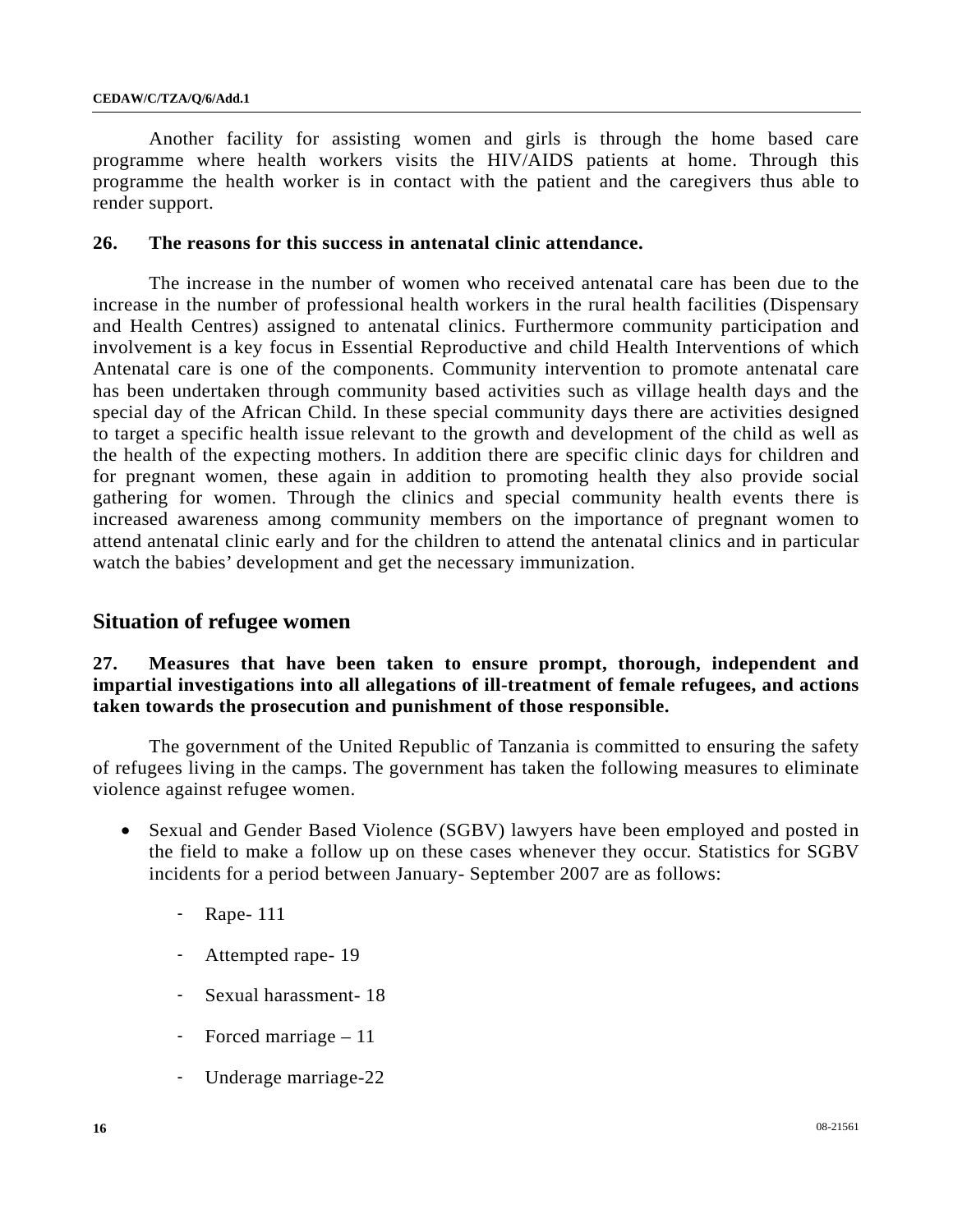- Domestic violence-712
- Other Gender-Based Violence- 176
- Non-Gender-Based Violence- 75
- A SGBV evaluation took place in October/November 2007 under the auspices of UNHCR and also in collaboration with Government. Currently a compilation of observations and recommendations is in progress with a view to coming up with plans on how to implement them. However there are two challenges:
	- a. Turnover of staff whereby experienced ones leave the programme and new ones take over.
	- b. Shortage of staff due to increased activities in camps taking place simultaneously which leaves SGBV actors limited time to attend SGBV.
- Women Police officers are included in the police contingent (that is deployed to oversee peace and security inside and around refugee camps) to deal with issues involving refugee women.
- There are initiatives to include women participation in the decision making process pertaining to the promotion of human rights, community mobilization, strategies and campaigns towards curbing violence against women, conflict resolution, food committees and in the identification of durable solutions. Such initiatives also include:
	- a. Efforts to ensure that there is 50/50 ratio on men/female leadership. Currently leadership ratio between men and women stands at 57 per cent/43 per cent.
	- b. All women heads of families collect food rations for their families.
	- c. Women food committees' members do participate in food distribution.
- A code of conduct has been prepared whereby all staff of the government and implementing partners are not allowed to engage in sexual affairs with refugees.
- Refugees do have access to courts of law apart from their traditional reconciliation tribunals.
- Regular meetings are held to educate the refugee community wherever there are any major changes in the assistance programme, for example:
	- Reduction of food rations.
	- Distribution of used clothes.
	- Distribution of sanitary materials, soap etc.